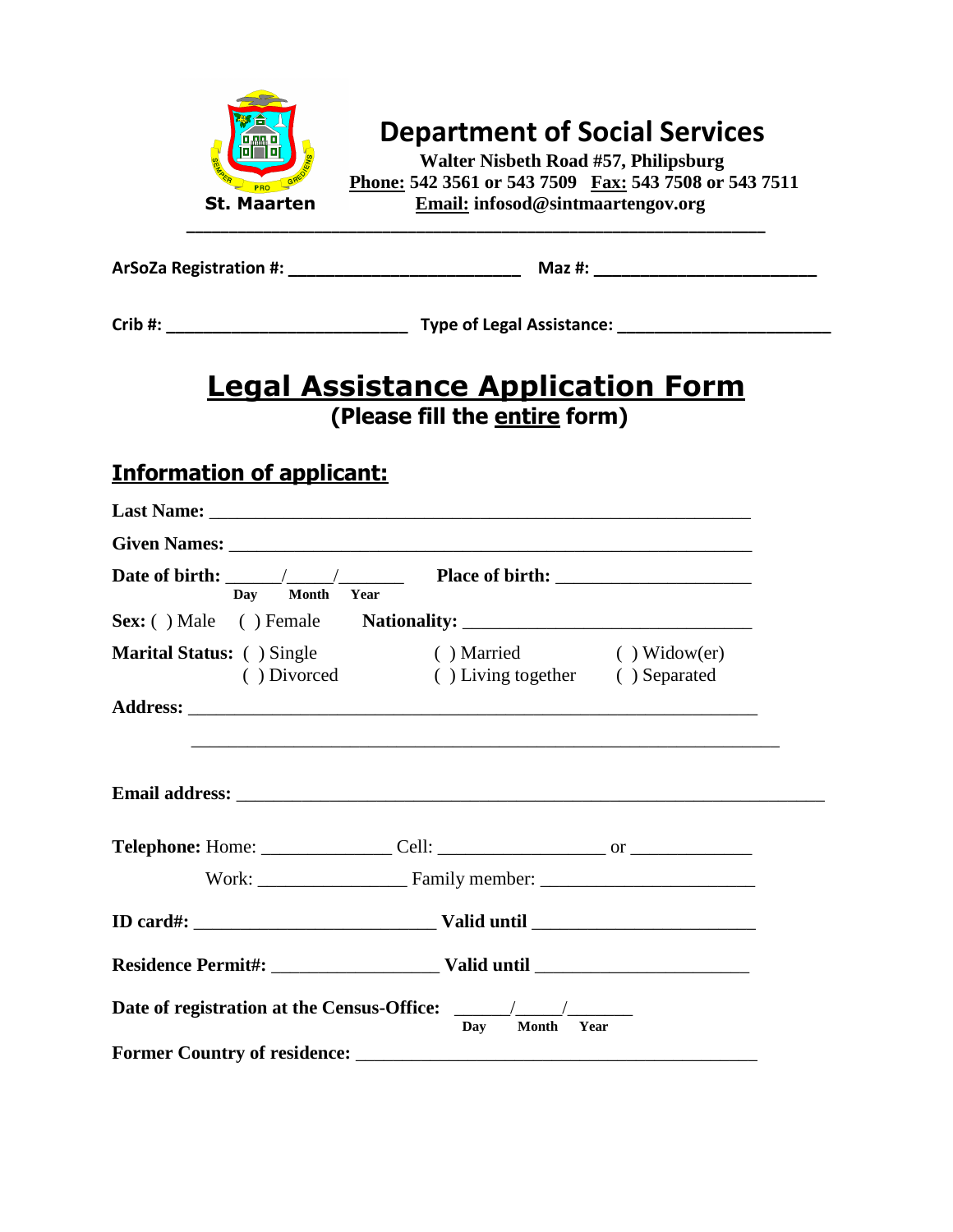## **Information of spouse/partner:**

| Day Month Year                                   | Date of birth: $\frac{1}{\sqrt{1-\frac{1}{1-\frac{1}{1-\frac{1}{1-\frac{1}{1-\frac{1}{1-\frac{1}{1-\frac{1}{1-\frac{1}{1-\frac{1}{1-\frac{1}{1-\frac{1}{1-\frac{1}{1-\frac{1}{1-\frac{1}{1-\frac{1}{1-\frac{1}{1-\frac{1}{1-\frac{1}{1-\frac{1}{1-\frac{1}{1-\frac{1}{1-\frac{1}{1-\frac{1}{1-\frac{1}{1-\frac{1}{1-\frac{1}{1-\frac{1}{1-\frac{1}{1-\frac{1}{1-\frac{1}{1-\frac{1}{1-\frac{1}{1-\frac{1$ |
|--------------------------------------------------|-----------------------------------------------------------------------------------------------------------------------------------------------------------------------------------------------------------------------------------------------------------------------------------------------------------------------------------------------------------------------------------------------------------|
| Day Month Year                                   |                                                                                                                                                                                                                                                                                                                                                                                                           |
|                                                  |                                                                                                                                                                                                                                                                                                                                                                                                           |
|                                                  |                                                                                                                                                                                                                                                                                                                                                                                                           |
|                                                  |                                                                                                                                                                                                                                                                                                                                                                                                           |
|                                                  | Dav Month<br>Year                                                                                                                                                                                                                                                                                                                                                                                         |
| Is partner unemployed at the moment?             |                                                                                                                                                                                                                                                                                                                                                                                                           |
| $() Yes - Since: \_\_\_\_\_\_$<br>Day Month Year |                                                                                                                                                                                                                                                                                                                                                                                                           |
|                                                  |                                                                                                                                                                                                                                                                                                                                                                                                           |
|                                                  | Since:<br>Dav<br>Month<br>Year                                                                                                                                                                                                                                                                                                                                                                            |

## **Information on Children:**

Do you have minor children living with you or of whom you are the legal guardian?

| $()$ No |  | () Yes - (answer the following questions) |  |
|---------|--|-------------------------------------------|--|
|---------|--|-------------------------------------------|--|

|   | Name | Date/place of birth | School attending | Nationality |
|---|------|---------------------|------------------|-------------|
|   |      |                     |                  |             |
| ◠ |      |                     |                  |             |
| 3 |      |                     |                  |             |
| 4 |      |                     |                  |             |
| 5 |      |                     |                  |             |
| 6 |      |                     |                  |             |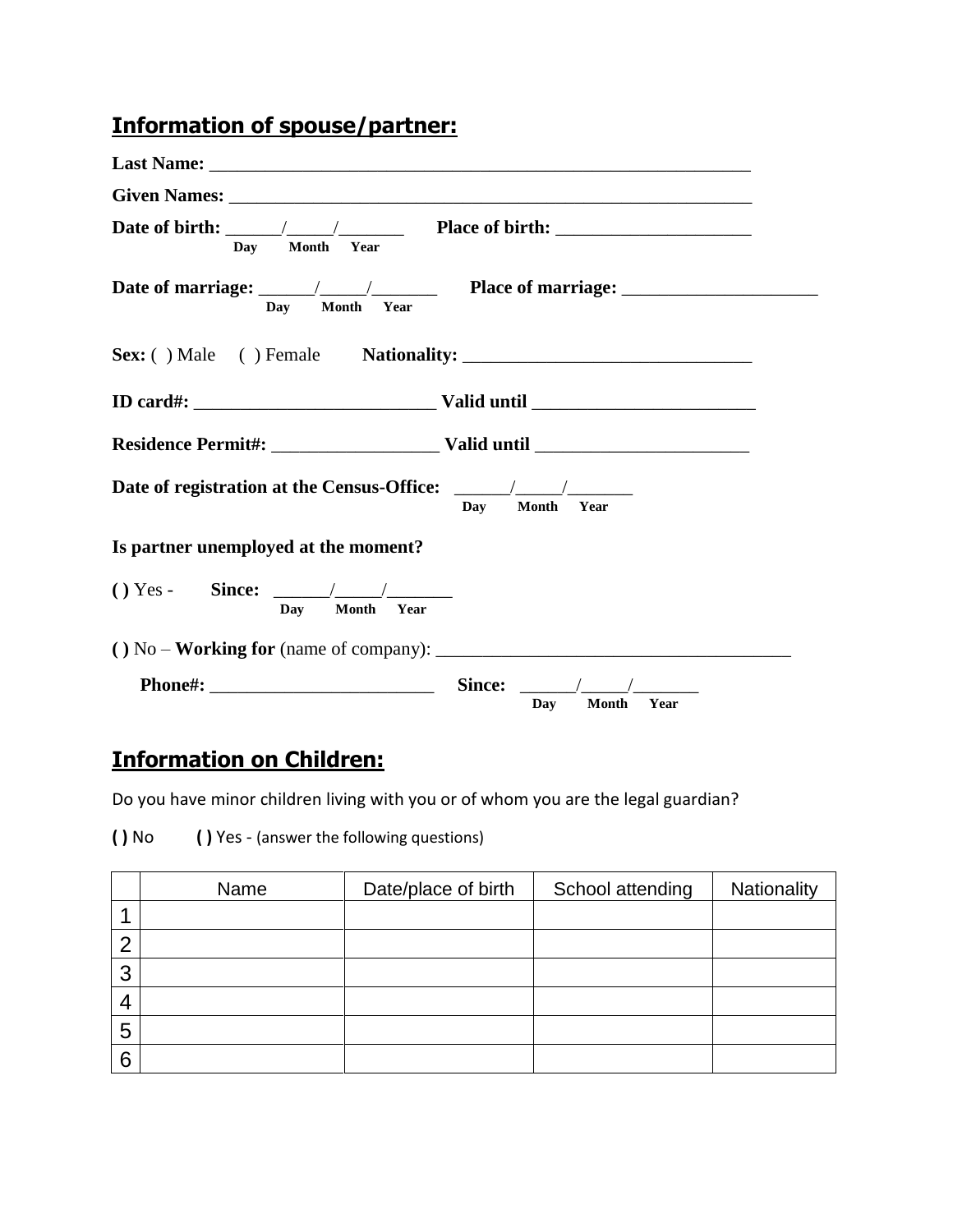## **Information on employment:**

| () Yes - (answer the following questions)                                                                                                                            | <b>Month</b><br>Year<br>Day                                         |
|----------------------------------------------------------------------------------------------------------------------------------------------------------------------|---------------------------------------------------------------------|
|                                                                                                                                                                      |                                                                     |
| () No - (answer the following questions)                                                                                                                             |                                                                     |
|                                                                                                                                                                      |                                                                     |
|                                                                                                                                                                      |                                                                     |
| I'm doing odd jobs:                                                                                                                                                  | Year<br><b>Month</b><br>Day                                         |
|                                                                                                                                                                      |                                                                     |
| <b>Information on housing:</b>                                                                                                                                       |                                                                     |
| Are you the owner of the house you now live in?                                                                                                                      |                                                                     |
| () Yes - (answer the following questions)                                                                                                                            |                                                                     |
|                                                                                                                                                                      |                                                                     |
|                                                                                                                                                                      |                                                                     |
| Are you paying mortgage? () $Yes$ -_________ per month.                                                                                                              | $()$ No                                                             |
|                                                                                                                                                                      |                                                                     |
|                                                                                                                                                                      |                                                                     |
|                                                                                                                                                                      | What contribution do the others make toward the house expenditures? |
|                                                                                                                                                                      |                                                                     |
|                                                                                                                                                                      |                                                                     |
| (b) No, I'm living with family members - (answer the following questions)<br>() No, I'm paying house/land rent - (answer the following questions)<br>Land Lord name: |                                                                     |

#### **Information on assets:** Do you have house(s) or apartment(s) on rent?

**( ) No ( ) Yes** - (answer the following questions)

**I have \_\_\_\_\_ house(s) or \_\_\_\_\_\_\_apartment(s) or \_\_\_\_\_ room(s) for rent?**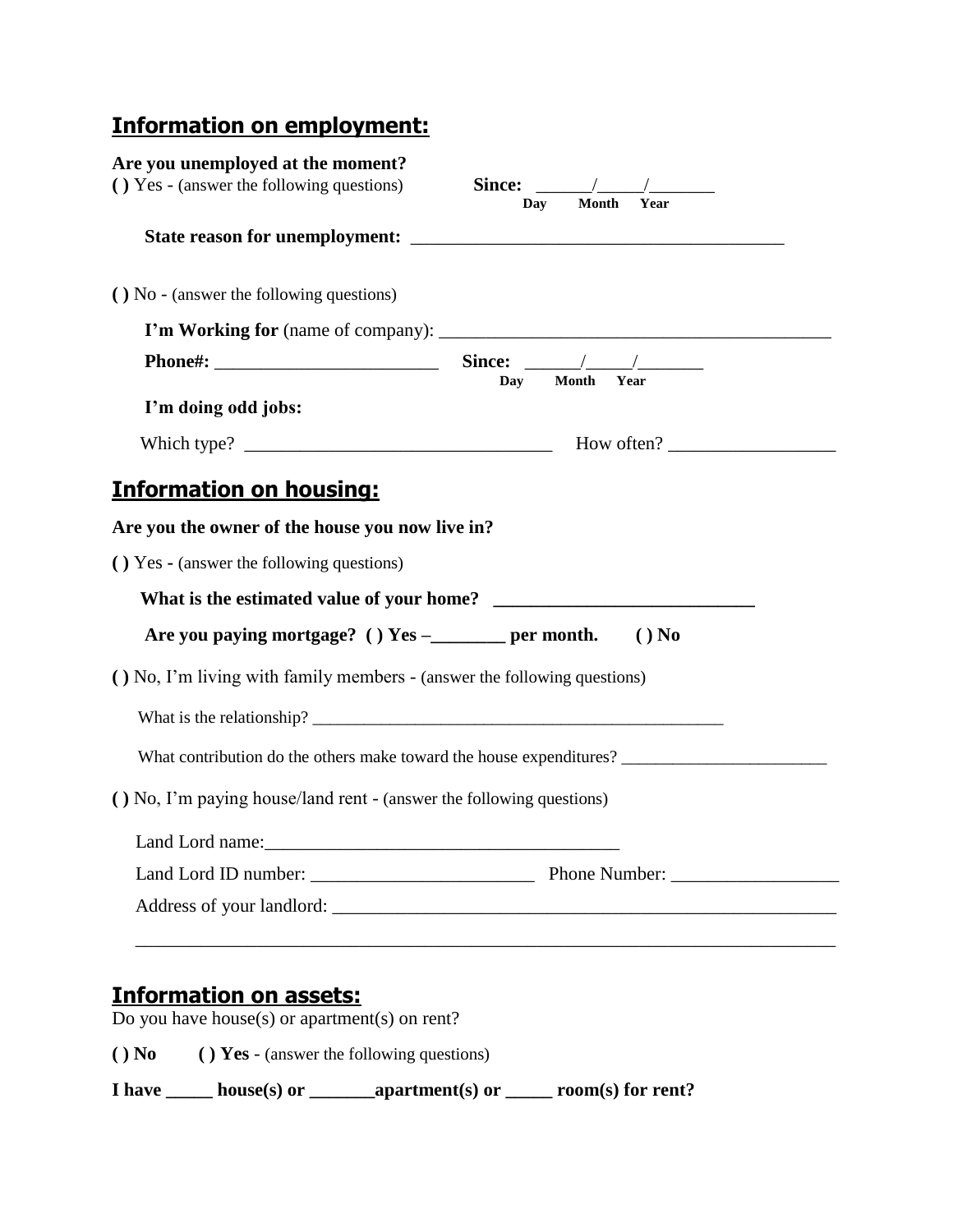| What amount derived from rent? \$.<br>Nafl.                                                                               |
|---------------------------------------------------------------------------------------------------------------------------|
| <b>Do you have any savings?</b> ( $\overline{) \text{No}}$ ( $\overline{) \text{Yes}}$ – (answer the following questions) |
|                                                                                                                           |
|                                                                                                                           |
| <b>Do you own a car?</b> () No () Yes – (answer the following questions)                                                  |
|                                                                                                                           |
| Insurance company?                                                                                                        |

**\_\_\_\_\_\_\_\_\_\_\_\_\_\_\_\_\_\_\_\_\_\_\_\_\_\_\_\_\_\_\_\_\_\_\_\_\_\_\_\_\_\_\_\_\_\_\_\_\_\_\_\_\_\_\_\_\_\_\_\_\_\_\_\_\_\_\_\_\_\_\_\_\_\_\_\_\_\_ \_\_\_\_\_\_\_\_\_\_\_\_\_\_\_\_\_\_\_\_\_\_\_\_\_\_\_\_\_\_\_\_\_\_\_\_\_\_\_\_\_\_\_\_\_\_\_\_\_\_\_\_\_\_\_\_\_\_\_\_\_\_\_\_\_\_\_\_\_\_\_\_\_\_\_\_\_\_ \_\_\_\_\_\_\_\_\_\_\_\_\_\_\_\_\_\_\_\_\_\_\_\_\_\_\_\_\_\_\_\_\_\_\_\_\_\_\_\_\_\_\_\_\_\_\_\_\_\_\_\_\_\_\_\_\_\_\_\_\_\_\_\_\_\_\_\_\_\_\_\_\_\_\_\_\_\_ \_\_\_\_\_\_\_\_\_\_\_\_\_\_\_\_\_\_\_\_\_\_\_\_\_\_\_\_\_\_\_\_\_\_\_\_\_\_\_\_\_\_\_\_\_\_\_\_\_\_\_\_\_\_\_\_\_\_\_\_\_\_\_\_\_\_\_\_\_\_\_\_\_\_\_\_\_\_**

### **Reason(s) for applying for Legal Assistance:**

**Preferred Lawyer or Law Firm: \_\_\_\_\_\_\_\_\_\_\_\_\_\_\_\_\_\_\_\_\_\_\_\_\_\_\_\_\_\_\_\_\_\_\_\_\_\_\_\_\_\_\_\_\_\_\_\_** 

#### **Information on income:**

**What source of income do you or spouse/partner have?** (Please specify currency)

|                                   | Applicant: | <b>Spouse:</b> |
|-----------------------------------|------------|----------------|
| <b>None</b>                       |            |                |
| <b>Pension</b>                    |            |                |
| <b>Financial aid</b>              |            |                |
| <b>Child support</b>              |            |                |
| Income from property on rent      |            |                |
| <b>Salary</b> (your gross income) |            |                |
| Odd jobs                          |            |                |
| Income from other source:         |            |                |
|                                   |            |                |
|                                   |            |                |
| <b>Total:</b>                     |            |                |